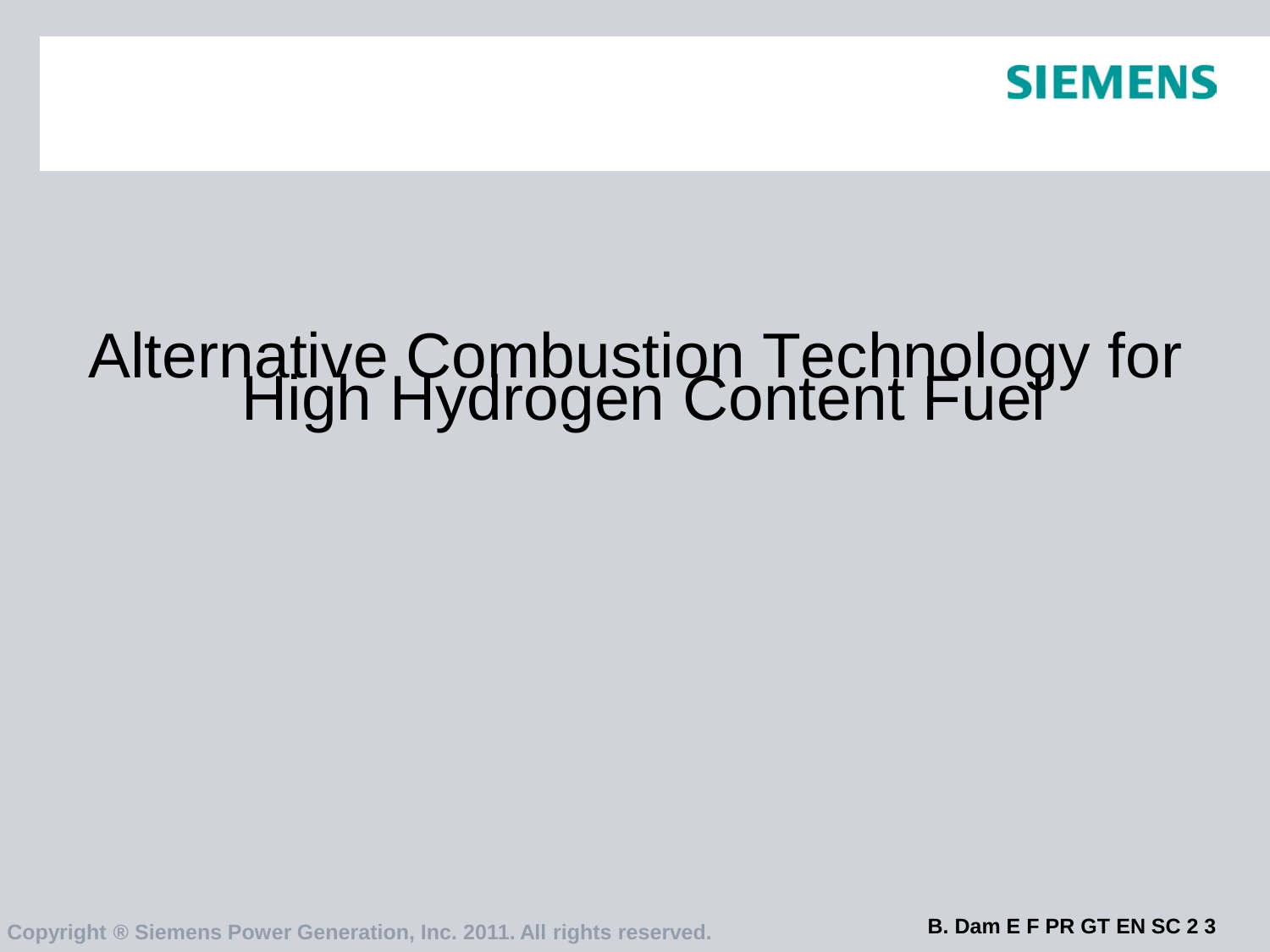# Technologies proposed By SIEMENS for Flashback Mitigation

- **Micro mixing Nozzles approach** Low Swirl Burner
- RQL combustion Technology



Fig: Georgia tech high pressure test rig

Current work focused on RQL combustion technology and conceptualize for Experiments at Georgia tech test rig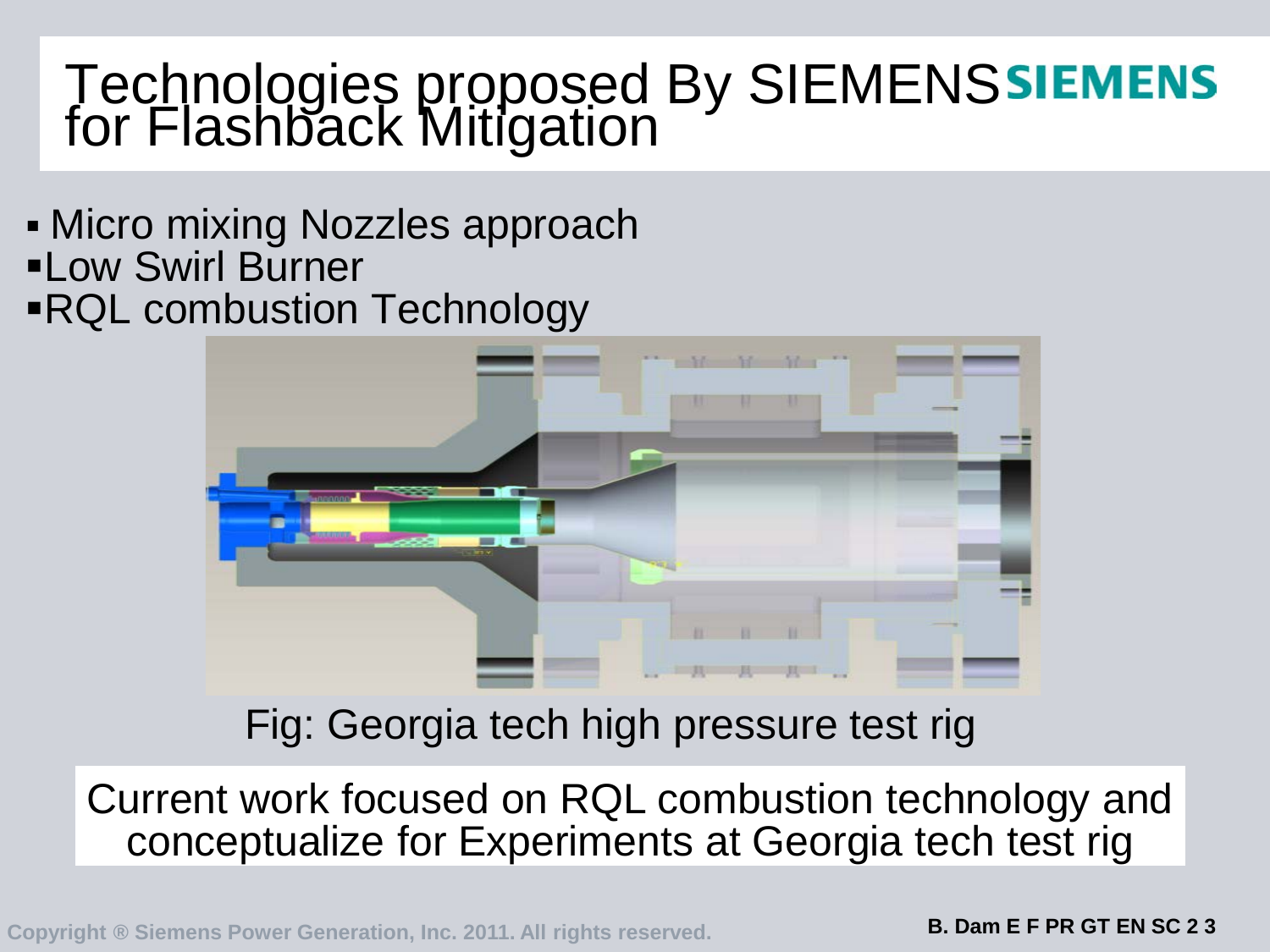# **Outline**



- **-Introduction**
- Motivation
- Objectives
- **Key Challenges**
- Baseline Aero design of the combustor
- Development of Network model with GENEAC for NOx and pressure drop
- Summary and Future work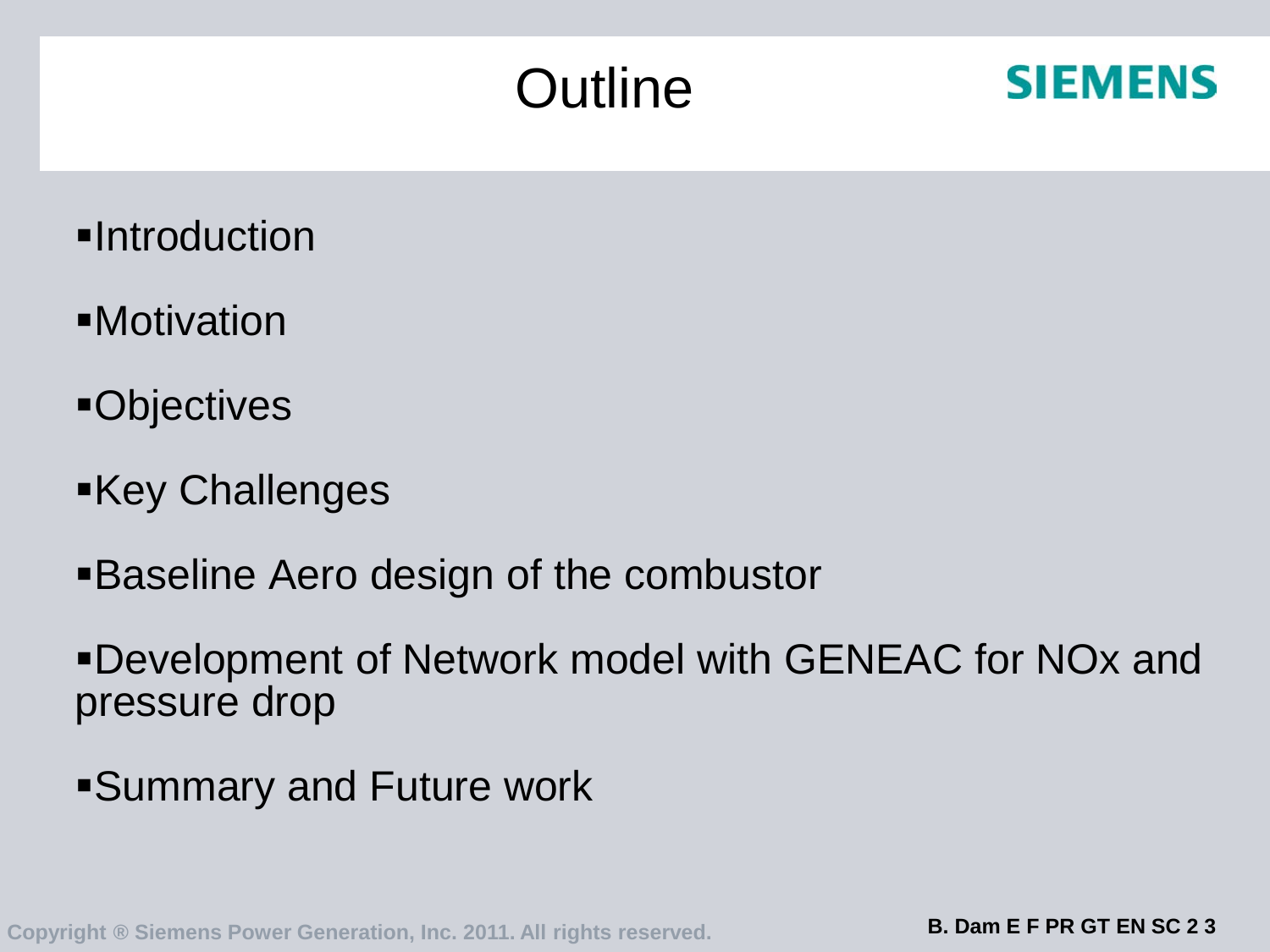# RQL ---Definition and Motivation

**SIEMENS** 

Rich Burn in the primary stage, Quick Mix in the second stage and again Lean Burn in the third stage.

Potential to reduce flashback



### **Source:http://www.netl.doe.gov/technologies/coalpower/turbi nes/refshelf/handbook/3.2.1.3.pdf**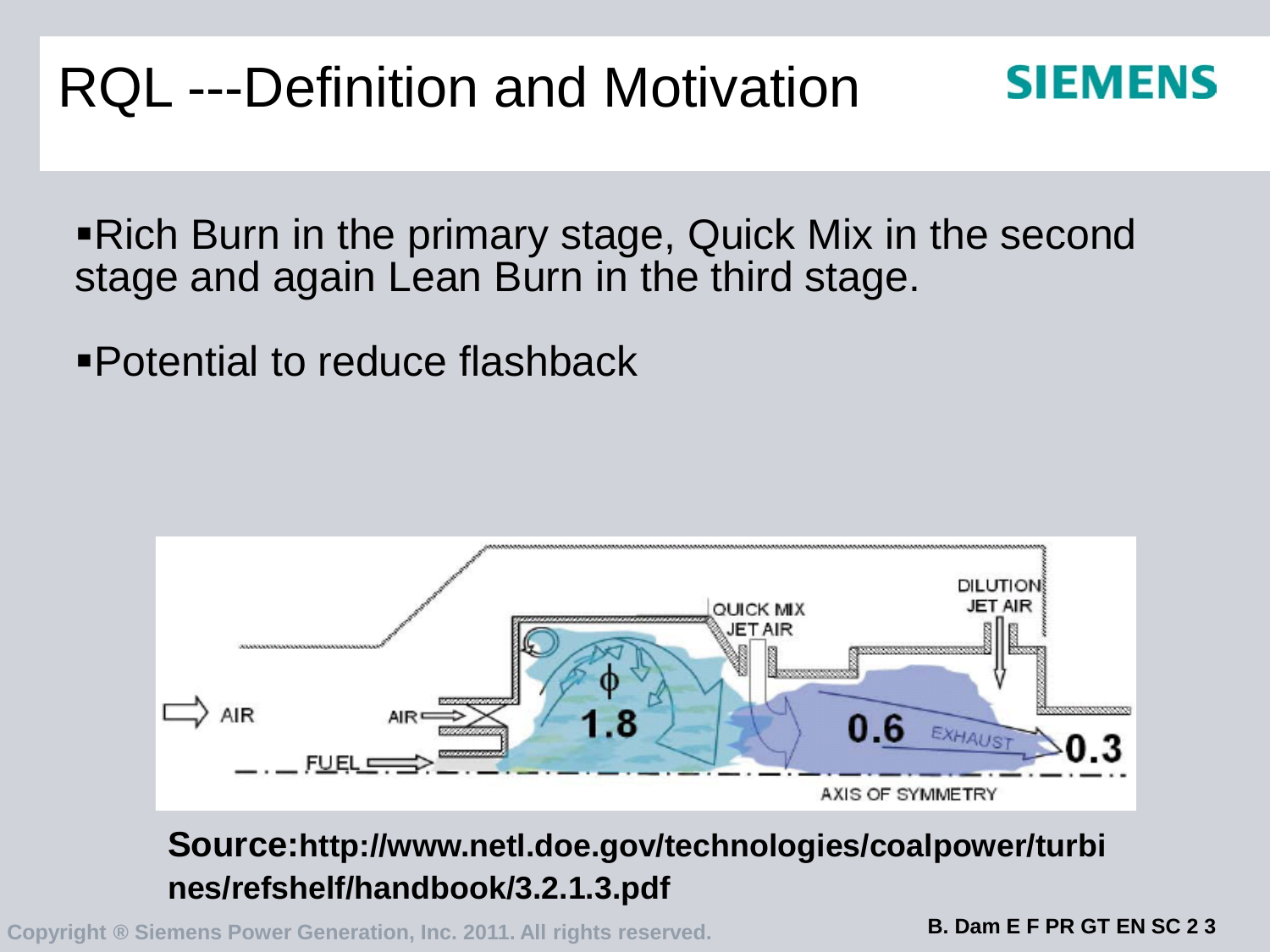# **Motivation**



#### **Source: GENEAC**

### **Flame speed gradient with respect to Phi is lower at rich condition –increase stability regime and reduce flashback**

**Copyright ® Siemens Power Generation, Inc. 2011. All rights reserved. B. Dam E F PR GT EN SC 2 3**

**SIEMENS**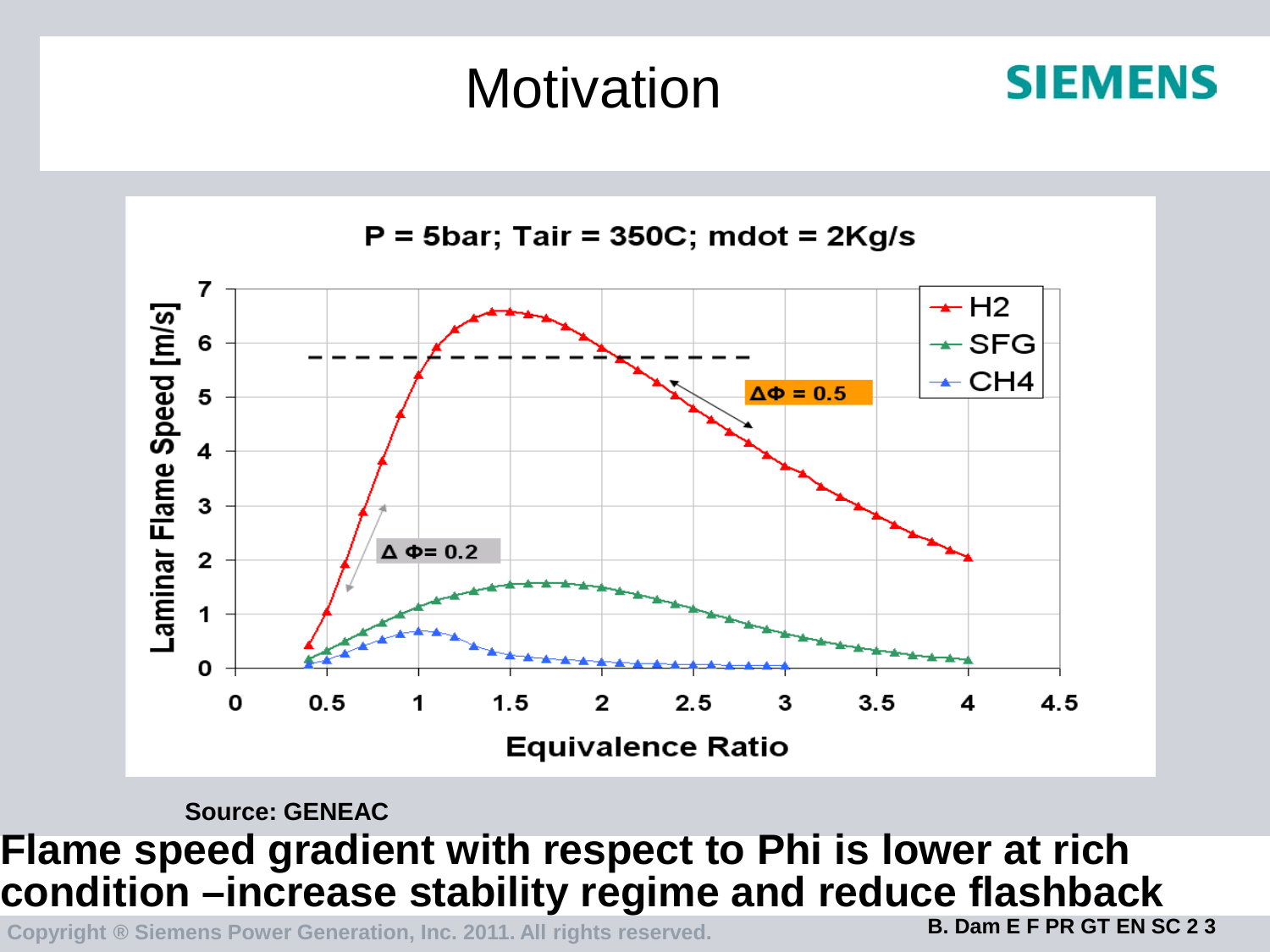

# **Objectives**

 Fundamental understanding of the proposed RQL combustion method

- Aero design of the combustor for different fuel compositions:
	- 80%H2-20%CH4-Air
	- 80% H2-20% CO-Air
	- 50% H2-50% N2- Air
	- 80% H2-20% N2- Air
	- **100% CH4-Air**
- **Perform kinetic and emission calculation for each** composition using GENE-AC reactor model

### Parametric modeling of the RQL combustion method for above specified fuel composition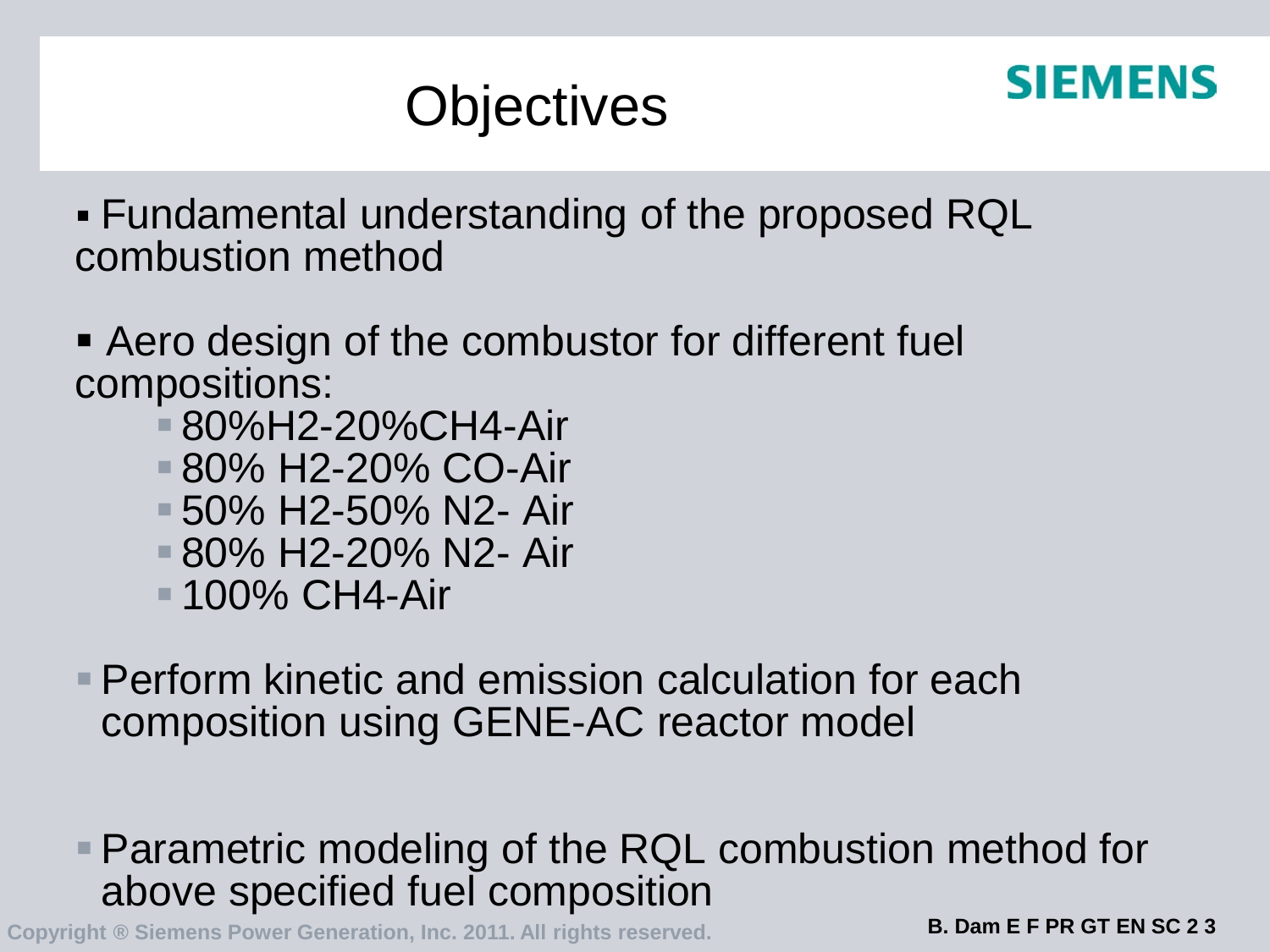# Key Challenges



Designing the Quick Mix section

 Develop a network model with GENEAC for better NOx emission prediction based on mixing parameters

Develop a network model with GENEAC to calculate pressure drop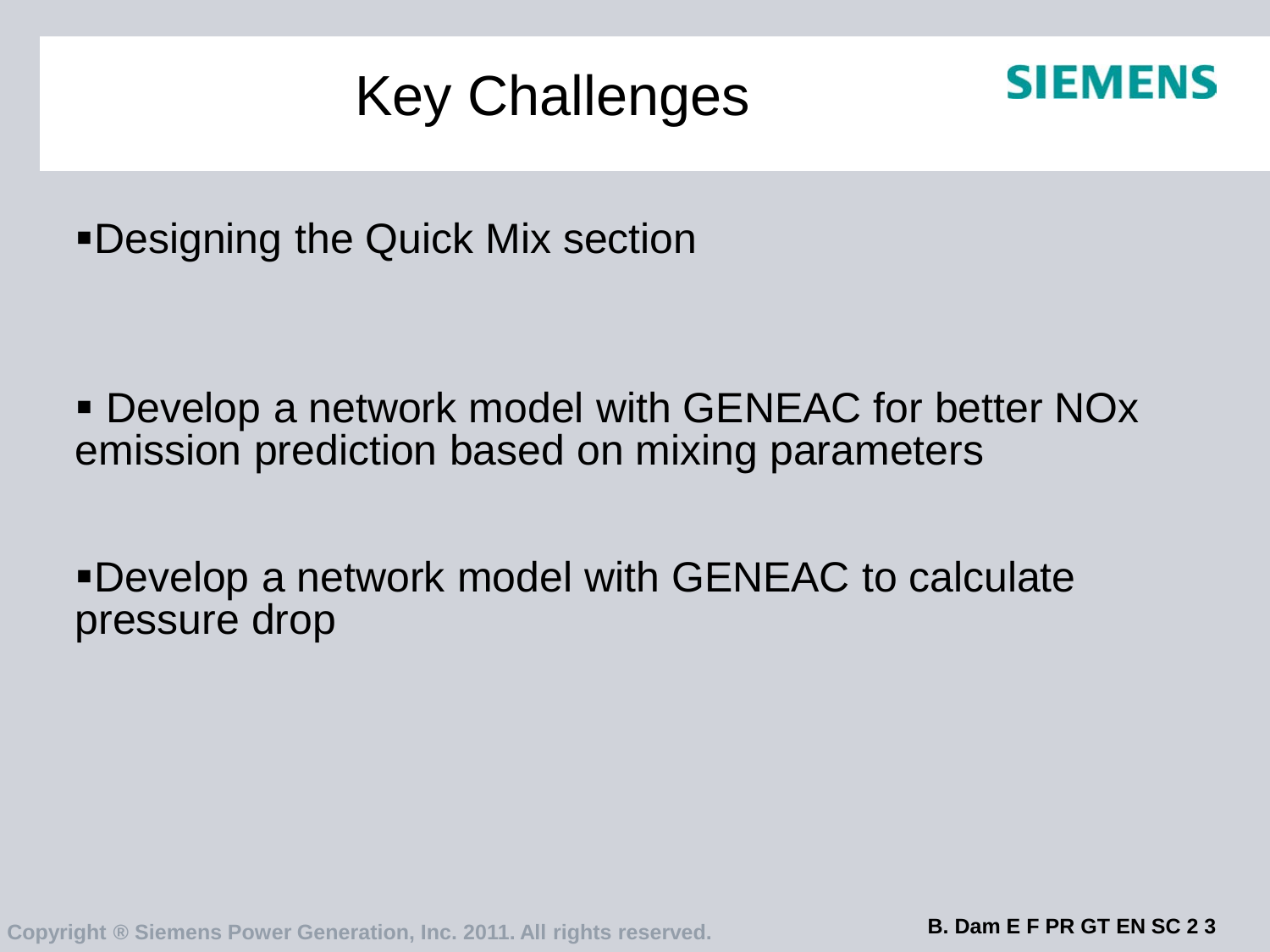# Literature Review

### **SIEMENS**

•Glenn Research Center, NASA has focused on RQL combustor for High speed civil transport (HSCT) aircraft. Operated by liquid fuel Investigated NOx and CO emission as a function of inlet temperature, Residence time, pressure drop, inlet pressure



**Source:http://gltrs.grc.nasa.gov/reports/2004/CR-2004-212881.pdf**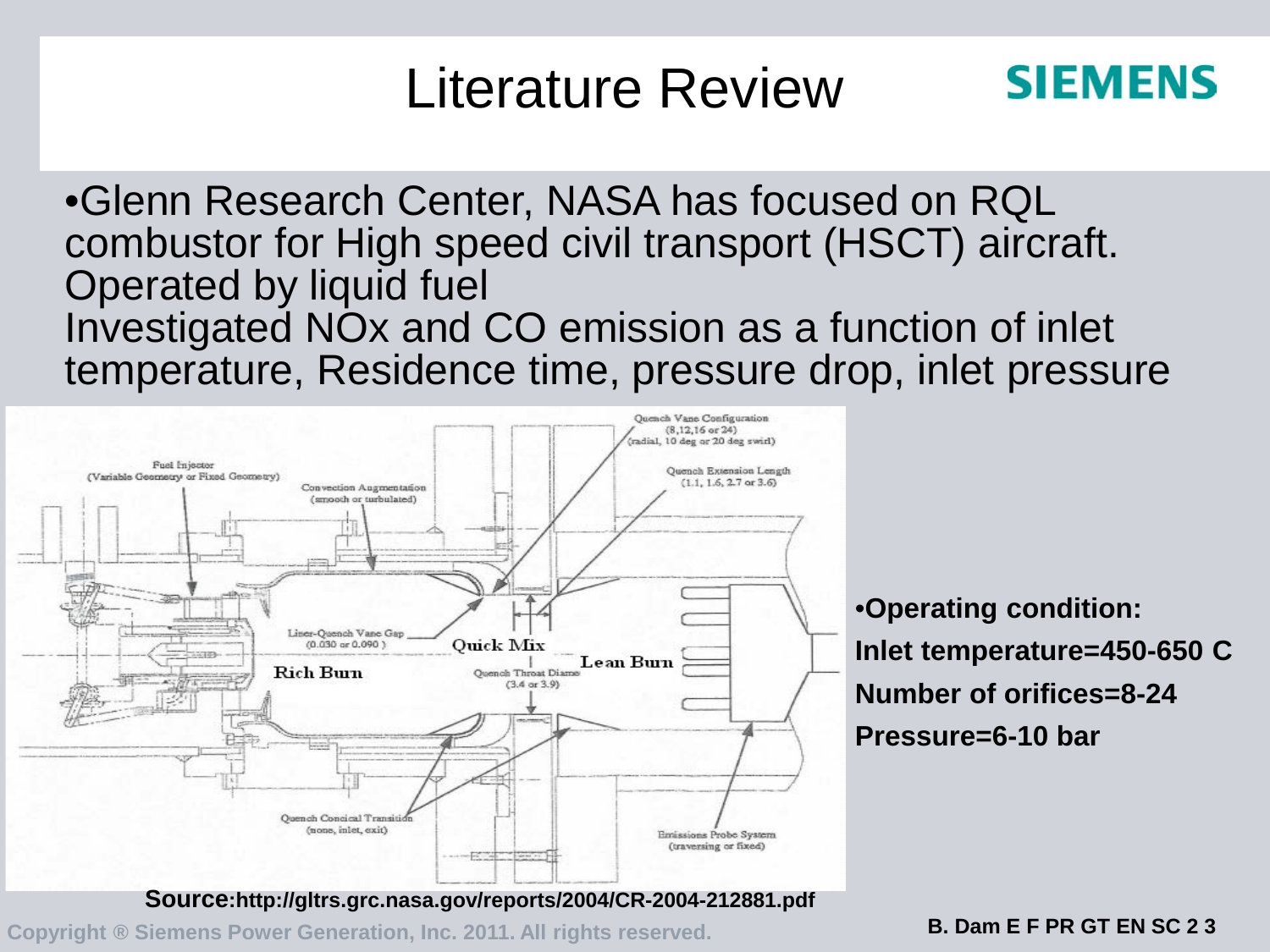### **SIEMENS** Literature Review

•University Karlsruhe, Germany (Author: Meisl J. et al) has been investigated RQL under gas turbine operating conditions

The authors focused on the effect of pressure on NOx emission at both primary and combustor exit location



Source: **Meisl J. et al, "Influence of pressure on NOx emissions in Rich-Lean combustion"**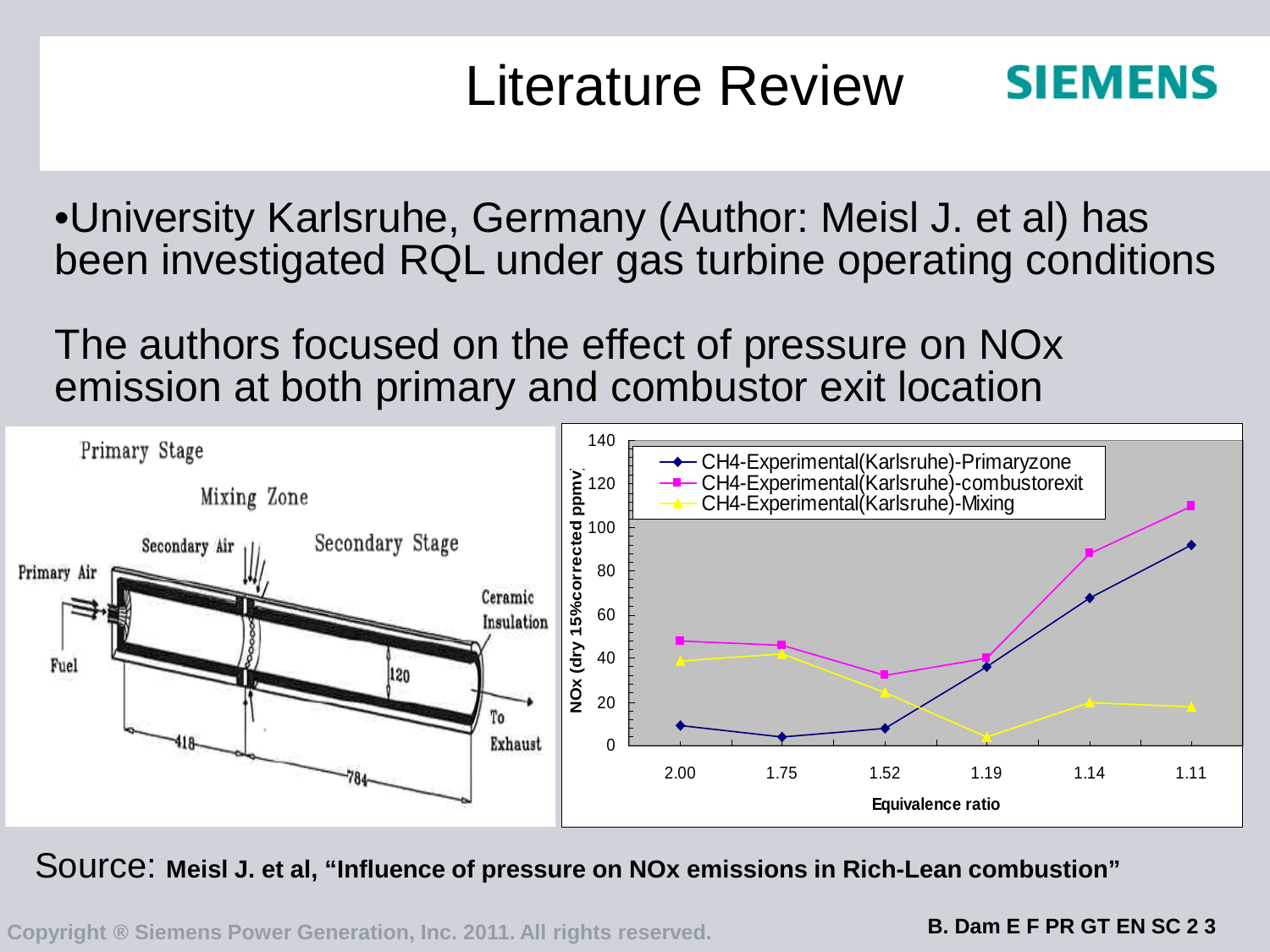### **SIEMENS** Literature Review

•Hitachi, Ltd. invented RQL combustor for hydrogen containing fuel ensuring low NOx emission



**Hydrogen-containing fuel and its operation"**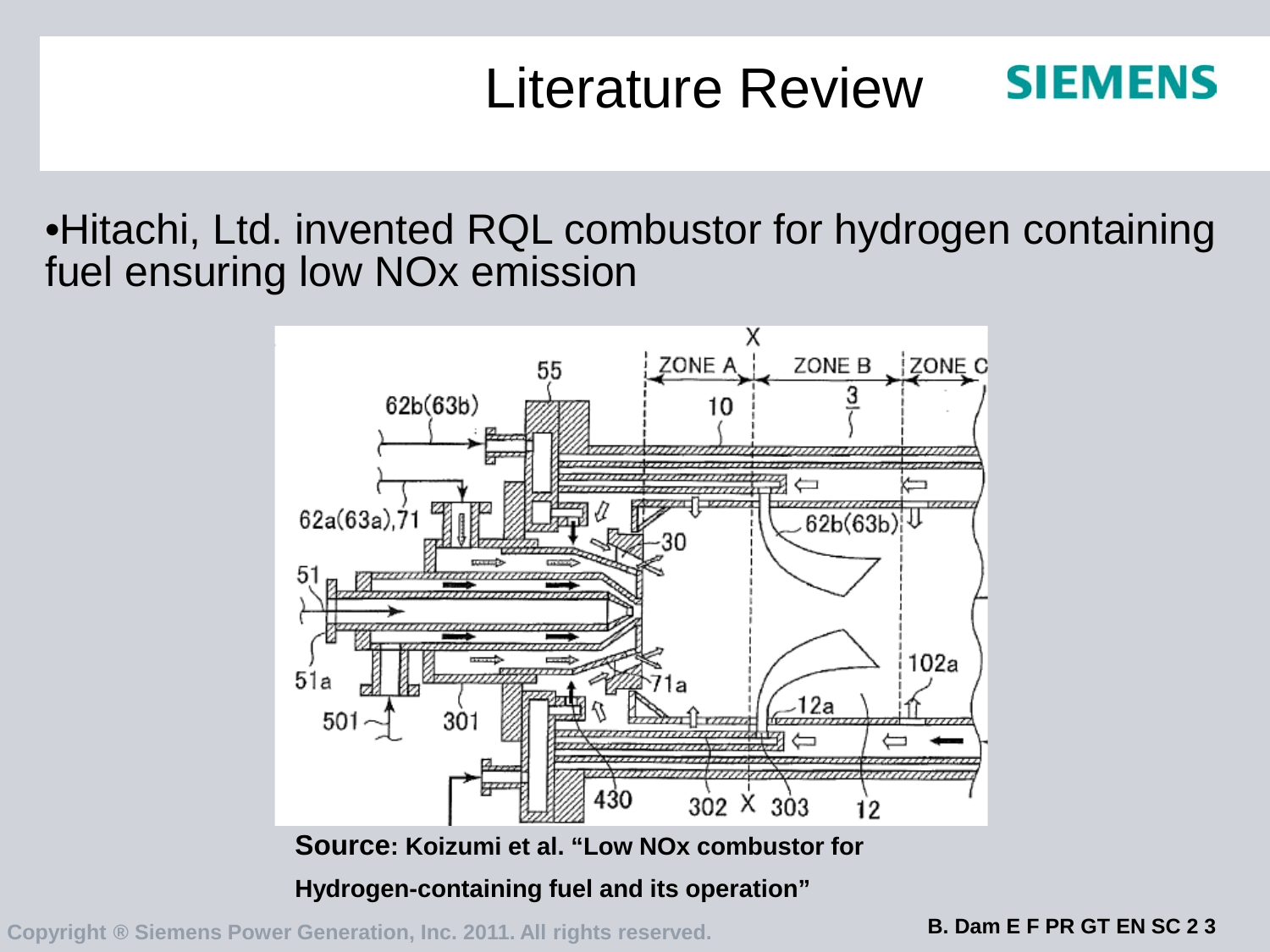### **SIEMENS** Aero design of the Combustor

### **Design Space:**

Air mass flow rate=2 kg/s Air split 70-90%, Pressure drop=4-5% Residence time=10-15 ms Inlet fuel temperature=200C Inlet air temperature=450C Lean flame zone temperature=1500C

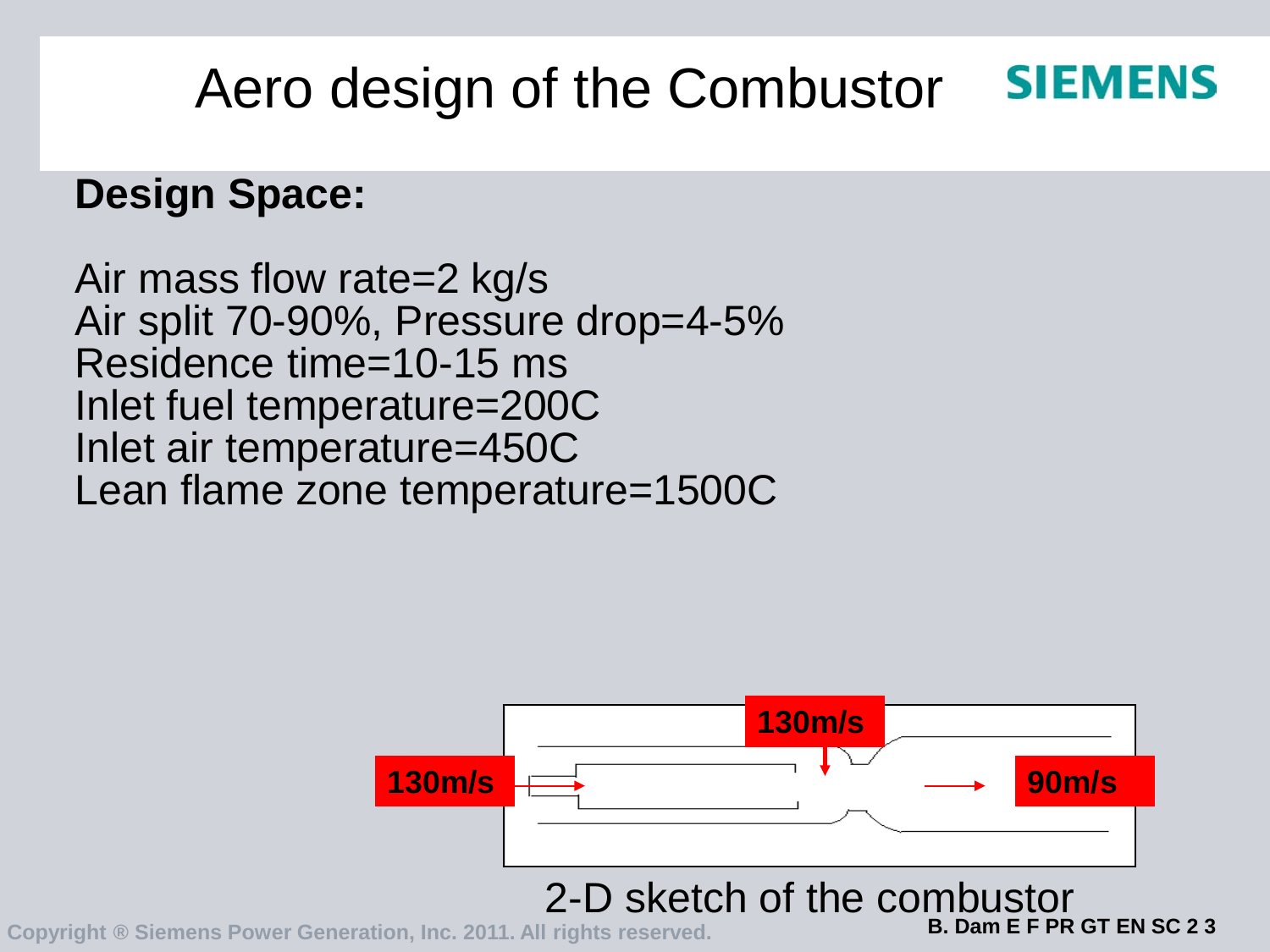### **SIEMENS** Aero design of the Combustor



Air split fraction varies from 74-86% for all specified fuel compositions except 80%H2-20%CO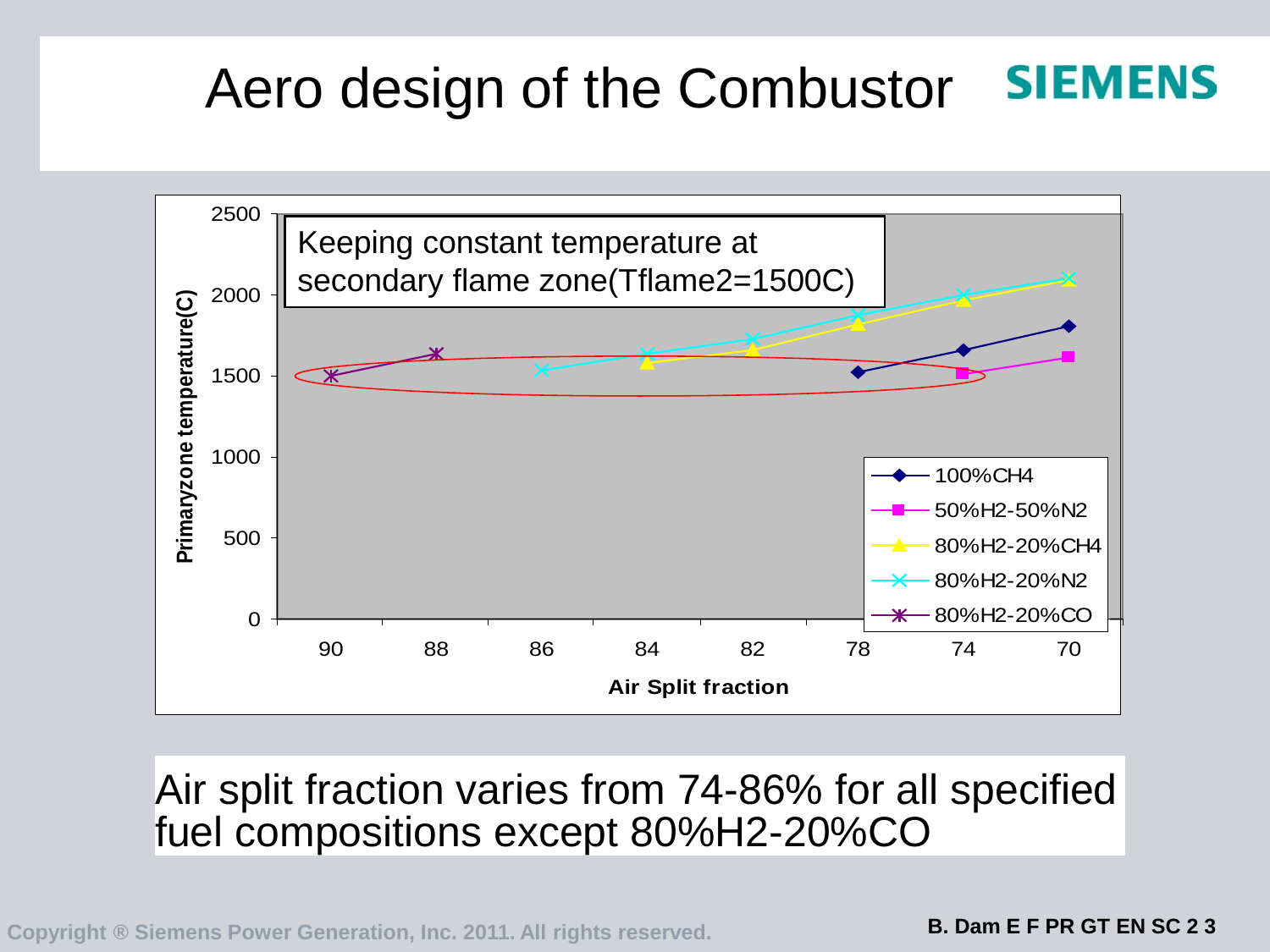# Aero design of the combustor **SIEMENS**

**P = 5bar; Tair = 350C; mdot = 2Kg/s**

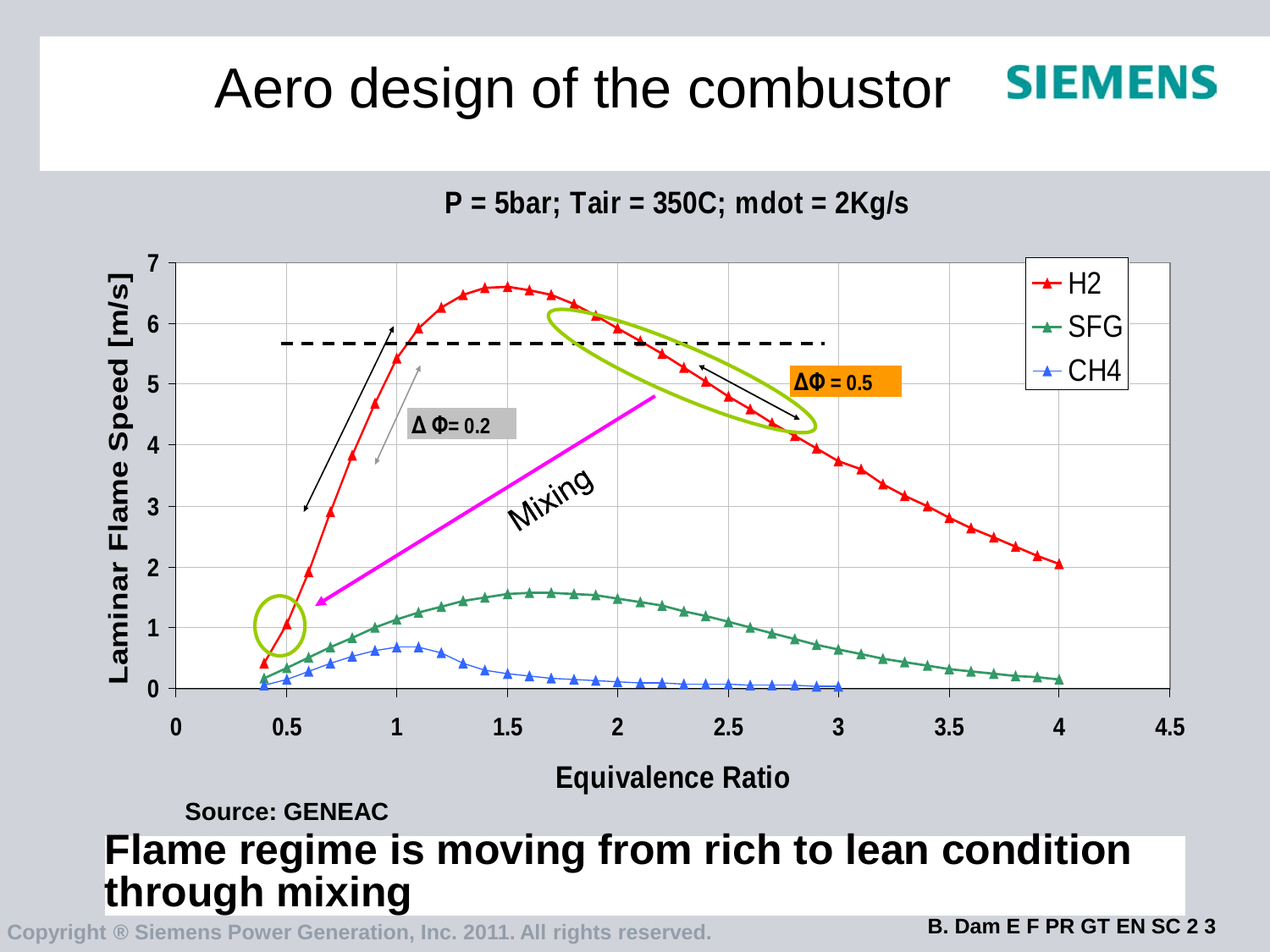### Jet to cross flow Mixing profile using Holdeman correlation

Key parameters:

Spacing between each orifice, S Jet to cross flow momentum ratio, J Combustor diameter, H Number of orifices, N Orifice diameter, D S

# Secondary Air H

**SIEMENS** 

### S/H ratio plays major role for better mixing profile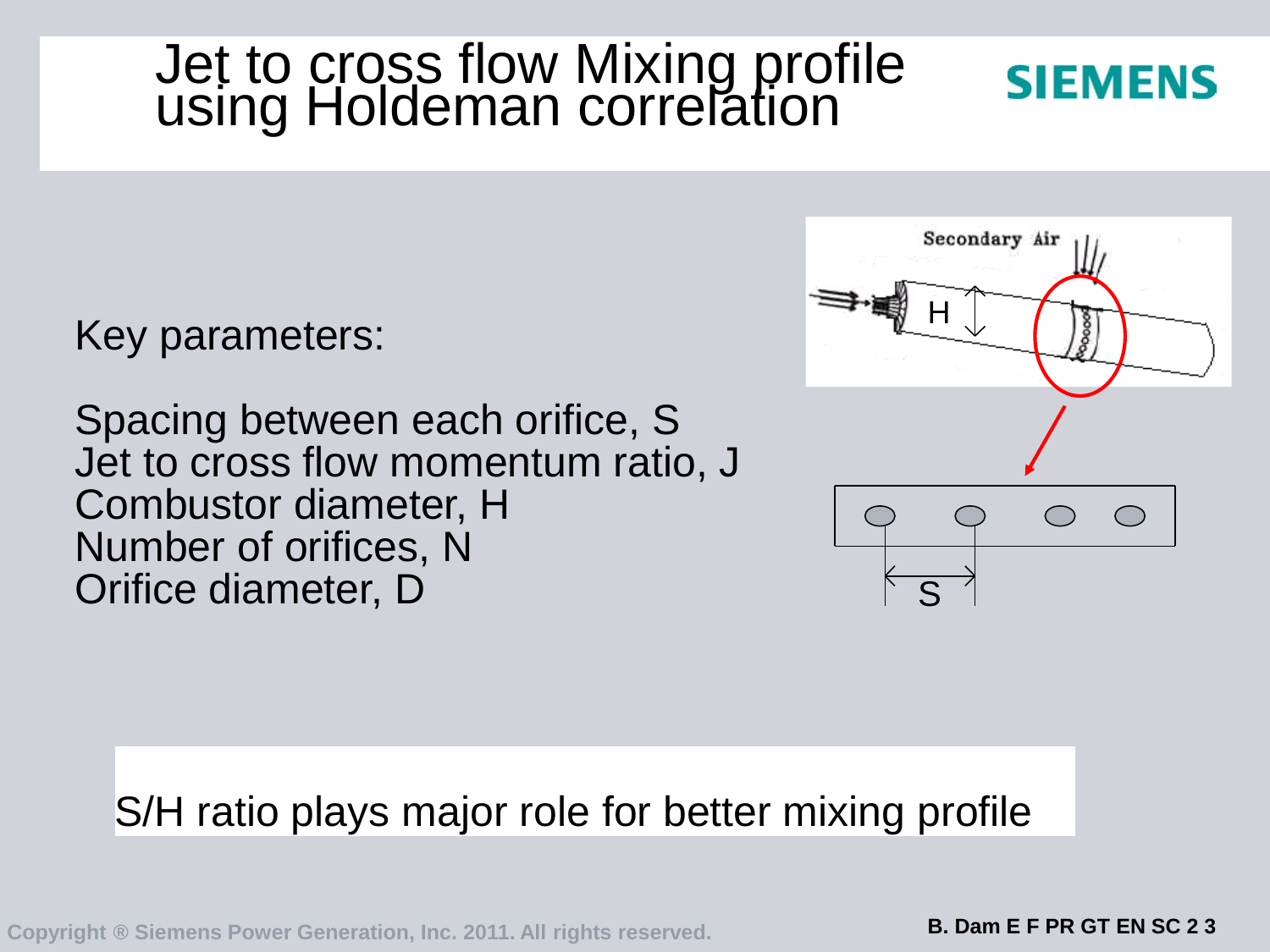### Jet to Cross flow mixing profile **SIEMENS**



### Fine tune aero design shows better mixing profile compared to baseline case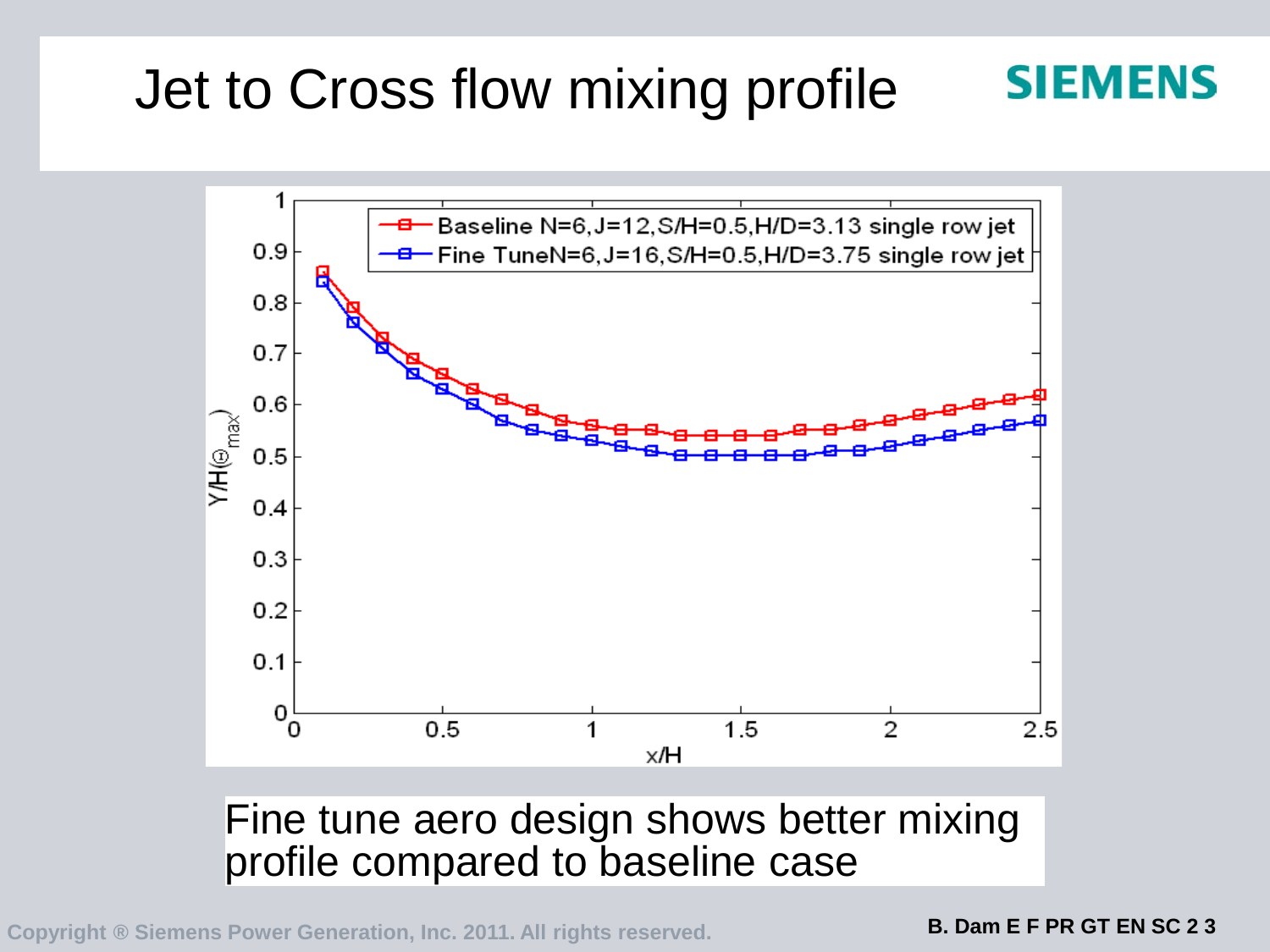### **SIEMENS** Baseline Geometry of RQL test rig



### Dimensions are best fit for Georgia Tech test rig. Ready for developing CAD model for CFD analysis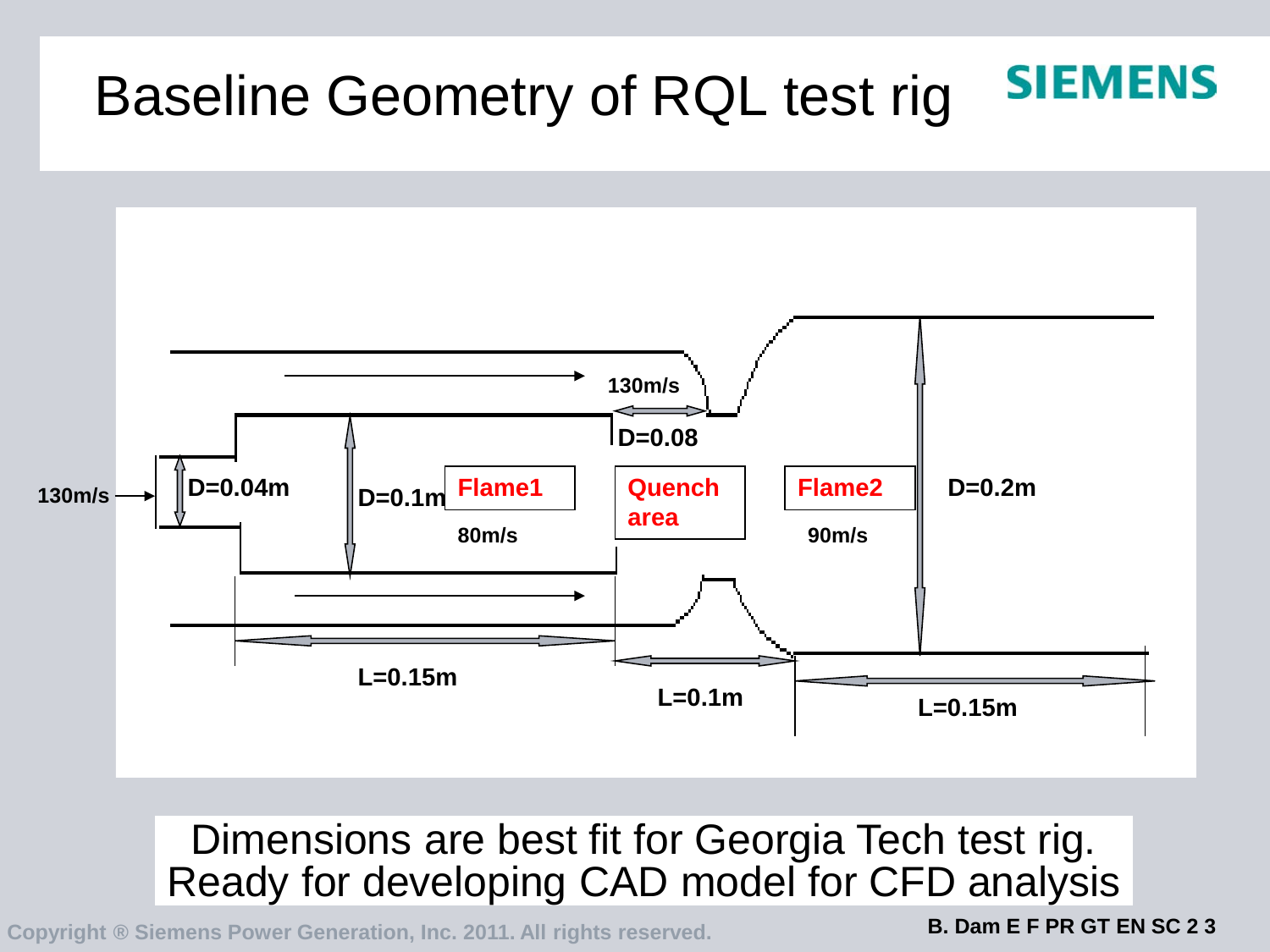# **Network model for pressure drop (reacting)**

Reacting flow network with a T-junction in the Quick mix zone for pressure drop



### **Calculated pressure drop in reacting condition is approx 4.4%[model verified with Luis Betancourt in Mulheim]**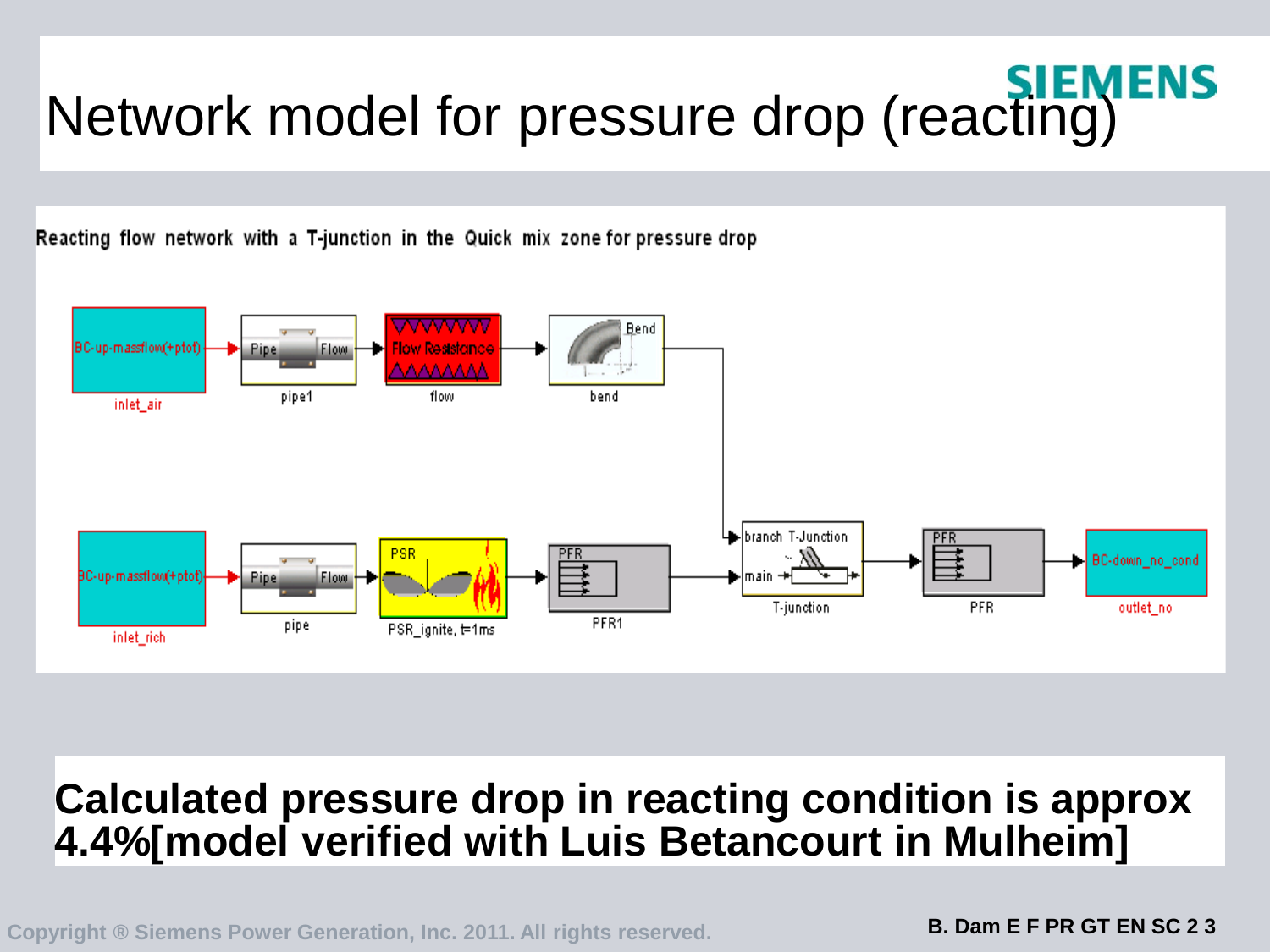

# Emission Analysis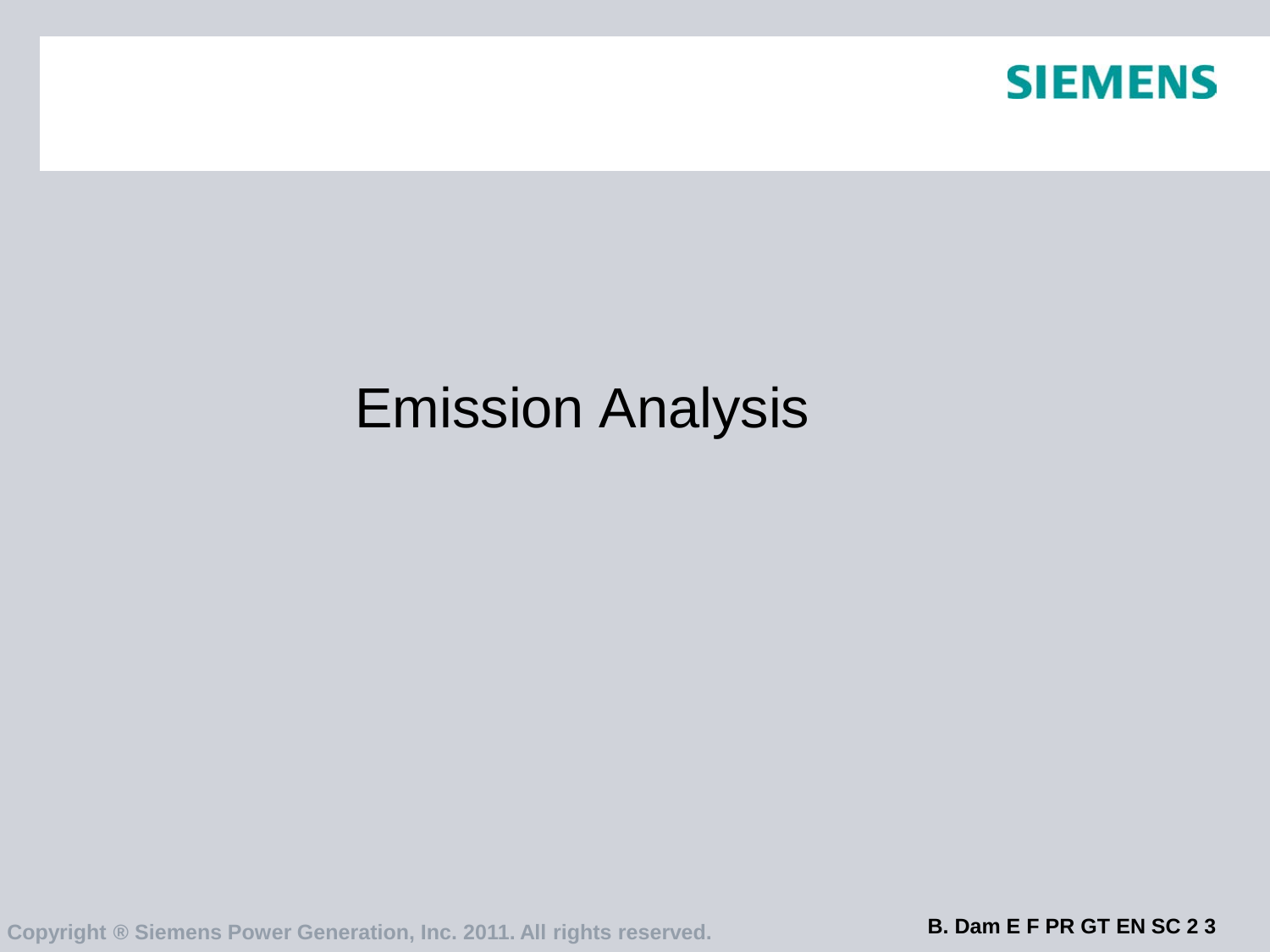# Validation of GENEAC Network model with Experimental data



# Baseline Network Model With GENEAC

**Copyright ® Siemens Power Generation, Inc. 2011. All rights reserved. B. Dam E F PR GT EN SC 2 3**

**SIEMENS**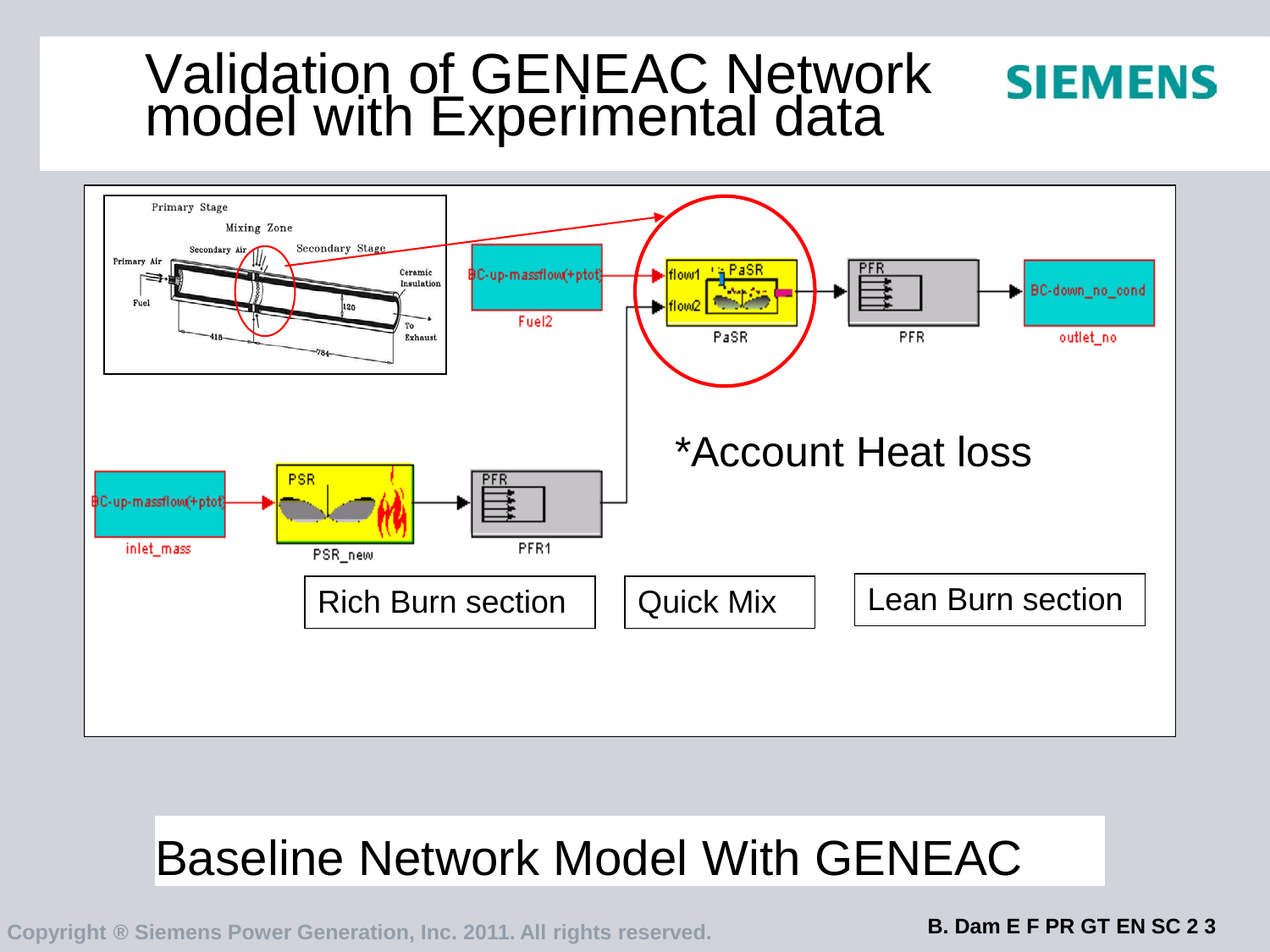# Validation of GENEAC Network model with Experimental data



### Heat loss calculation is based on a function of adiabatic temperature of each operating condition

**Copyright ® Siemens Power Generation, Inc. 2011. All rights reserved. B. Dam E F PR GT EN SC 2 3**

**SIEMENS**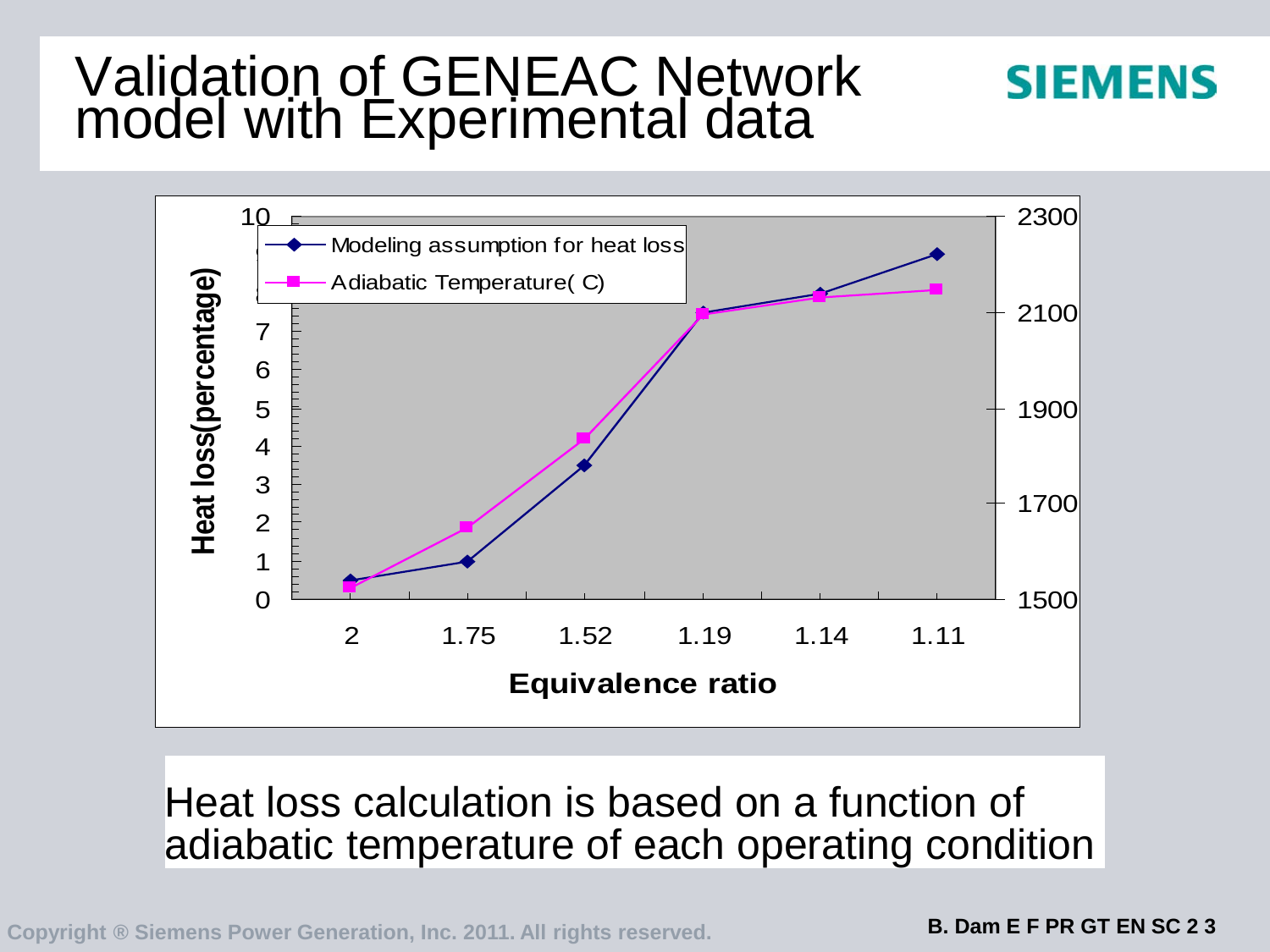# Validation of GENEAC Network model with Experimental data



### NOx emission using GENEAC at both primary and combustor exit location fairly agree with experimental data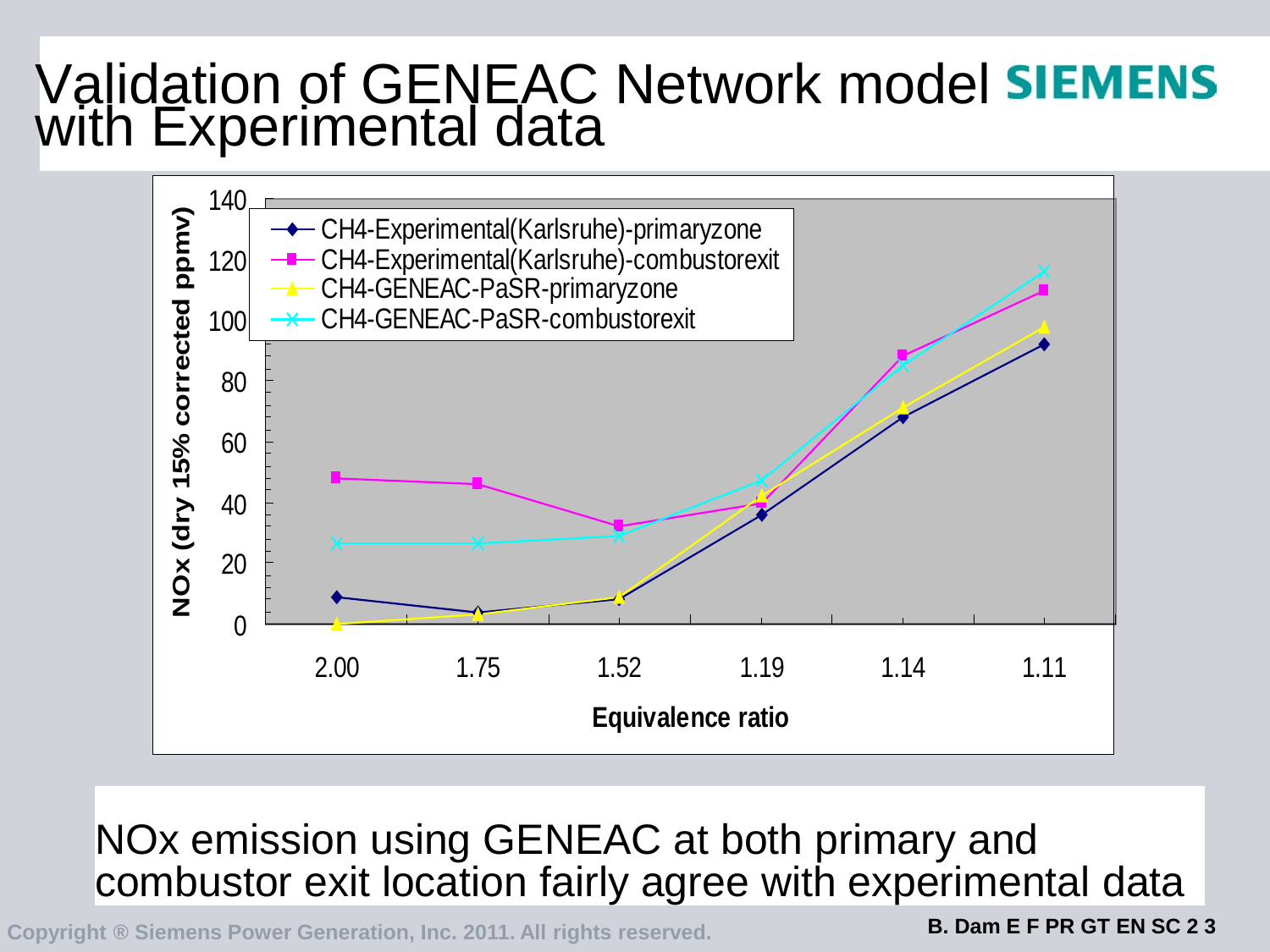### **SIEMENS** Network Model With GENEAC



# Ideal case considering perfect mixing at quick mixing section and complete combustion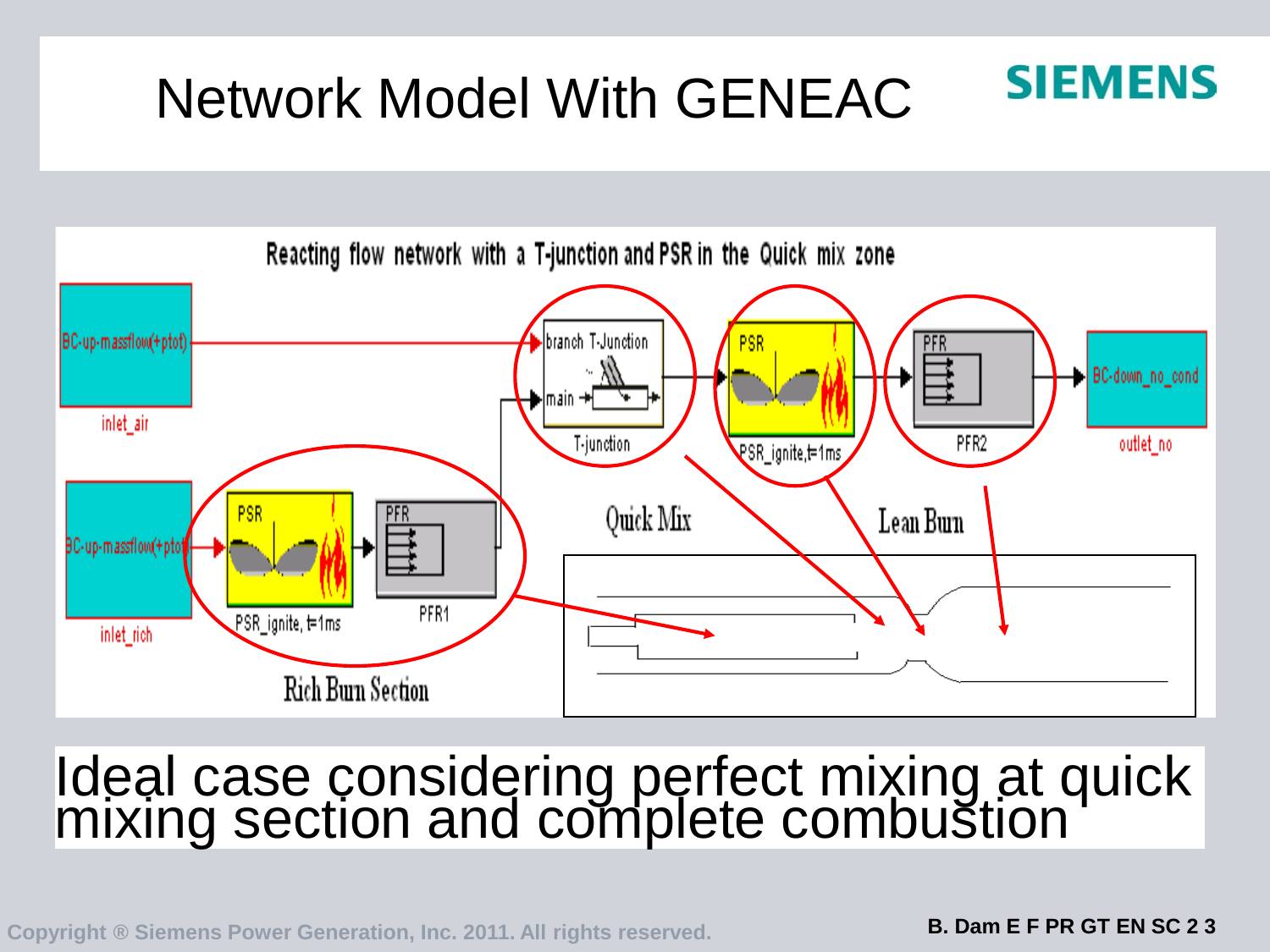### NOx emission trend using GENEAC **SIEMENS** Network Model



### Among all fuel compositions 50%H2-50%N2 produce less NOx at lower air split fraction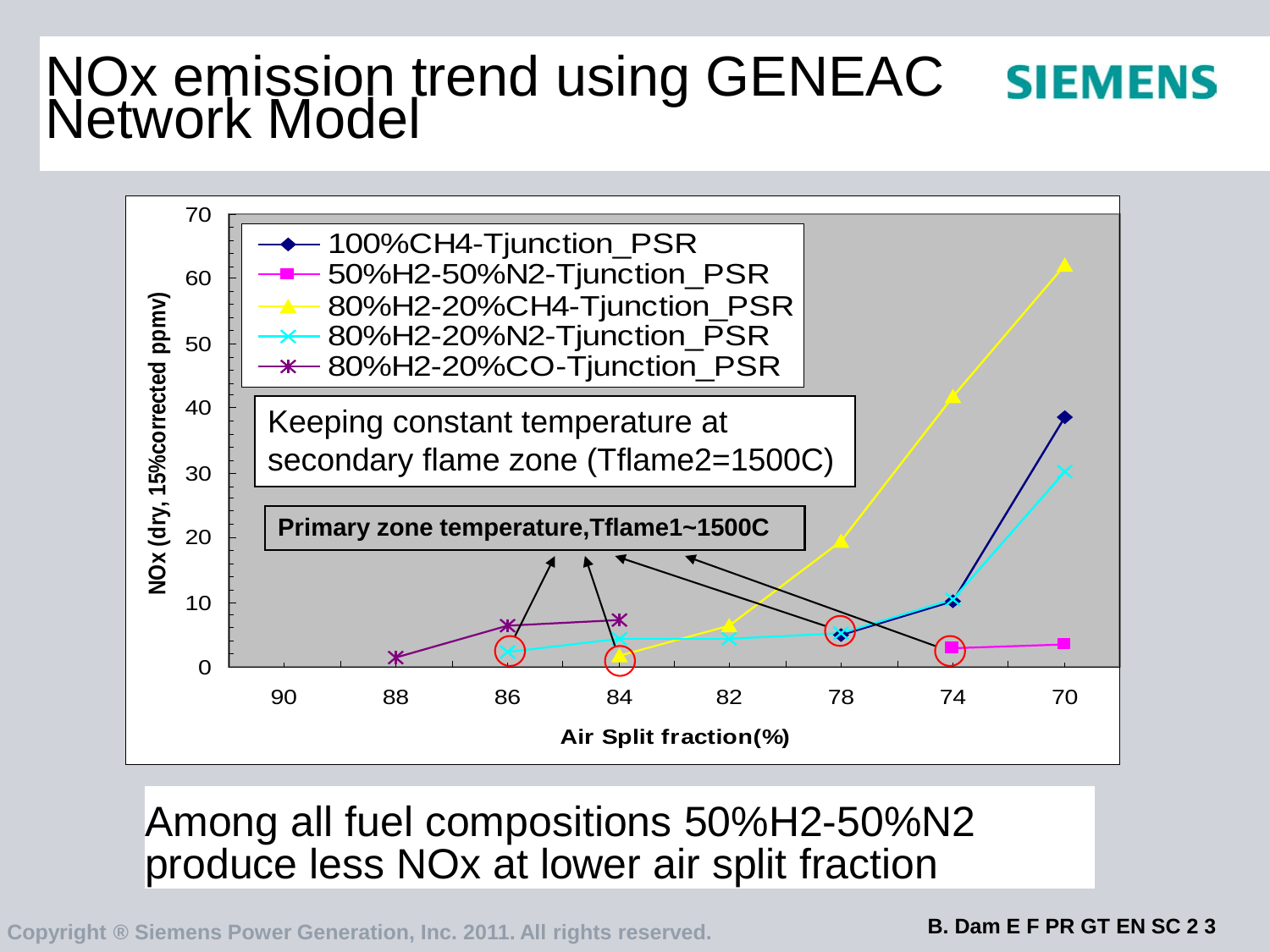#### **SIEMENS** Combustor exit temperature Trend



Combustor exit has almost constant temperature for all fuel compositions as expected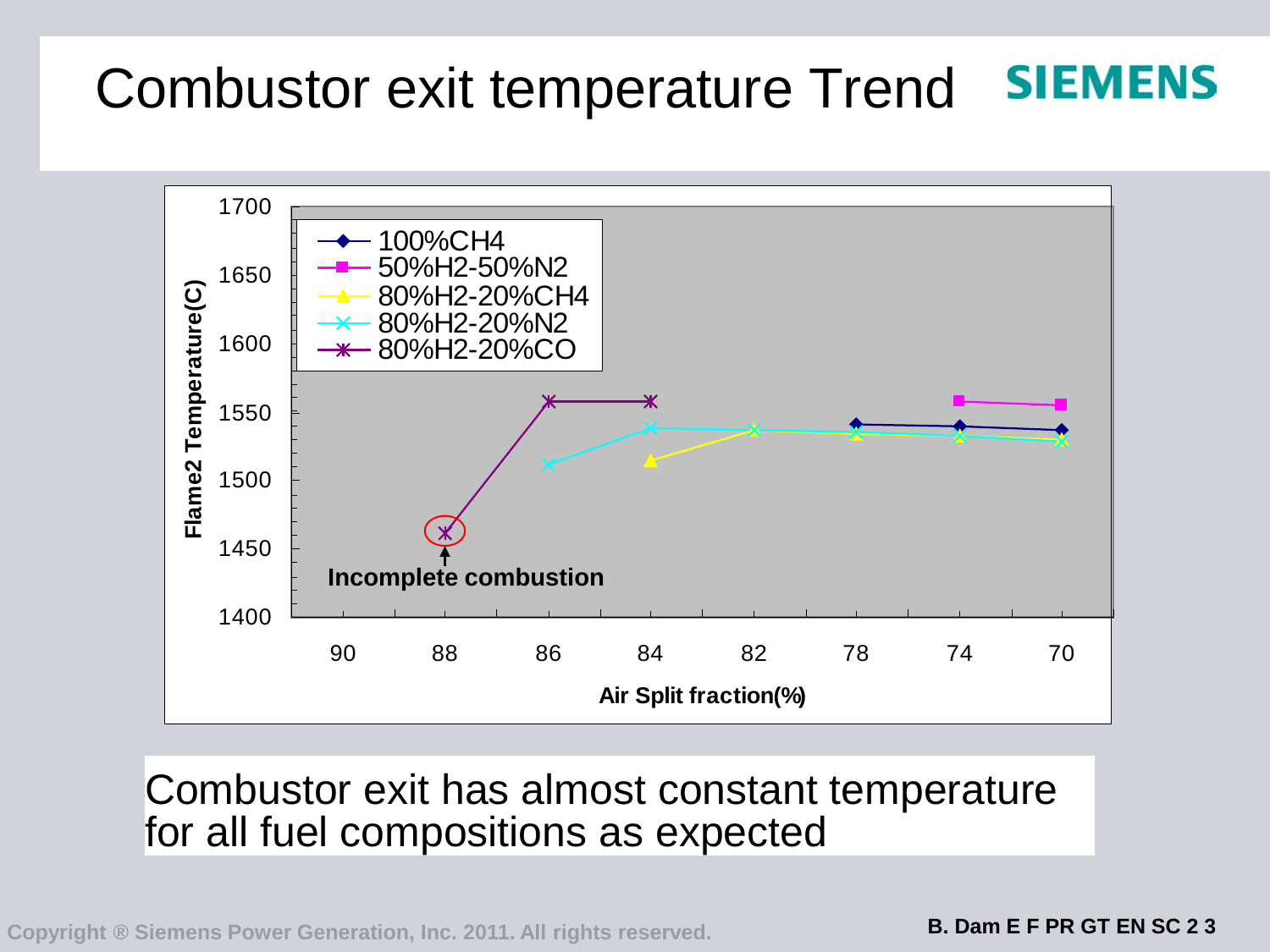# Network Model With GENEAC



# Baseline Network Model With GENEAC

**Copyright ® Siemens Power Generation, Inc. 2011. All rights reserved. B. Dam E F PR GT EN SC 2 3**

**SIEMENS**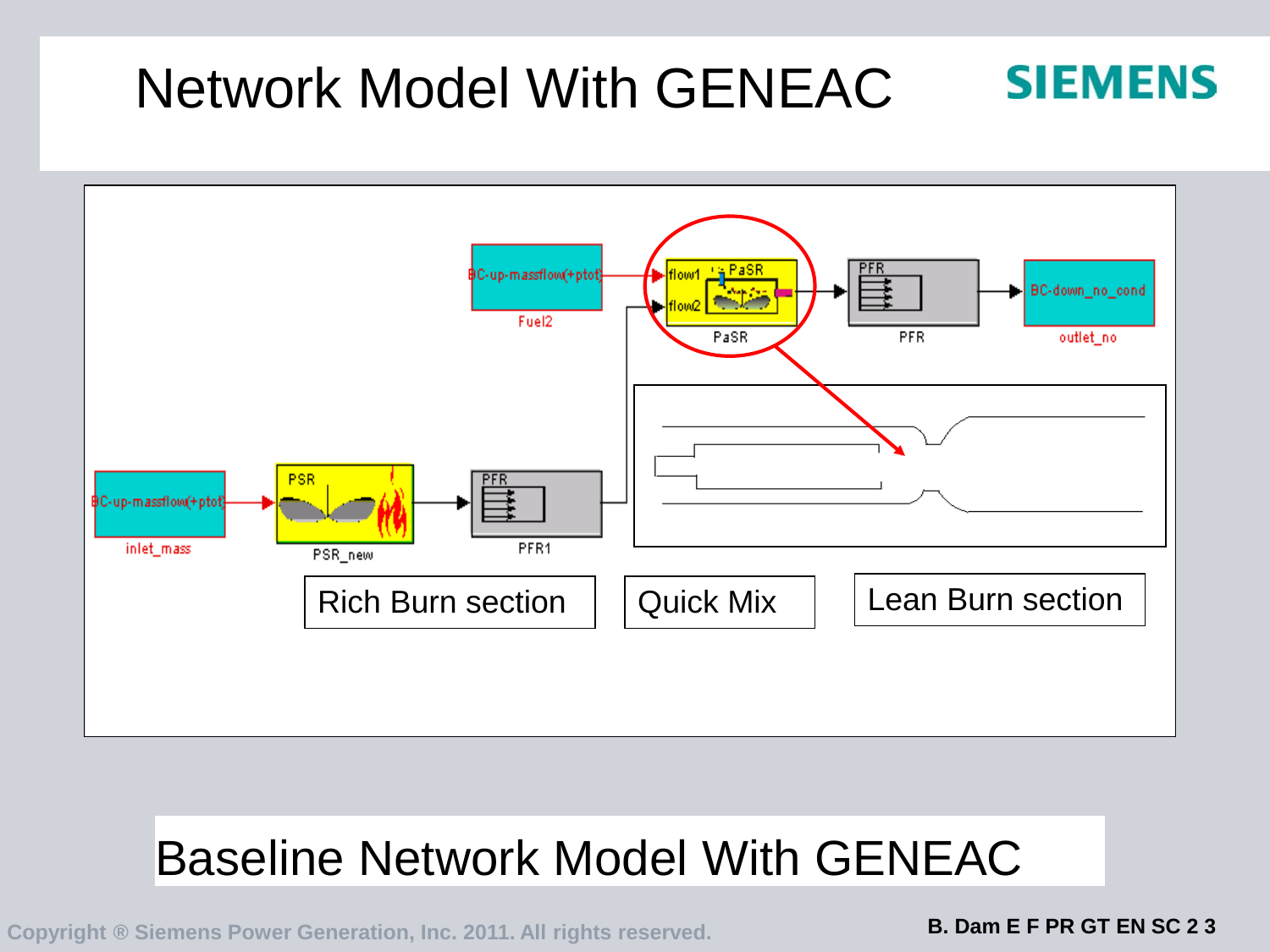# NOx emission trend Using GENEACSIEMENS



### NOx production is higher even at higher air split by using PaSR reactor in the quick mix section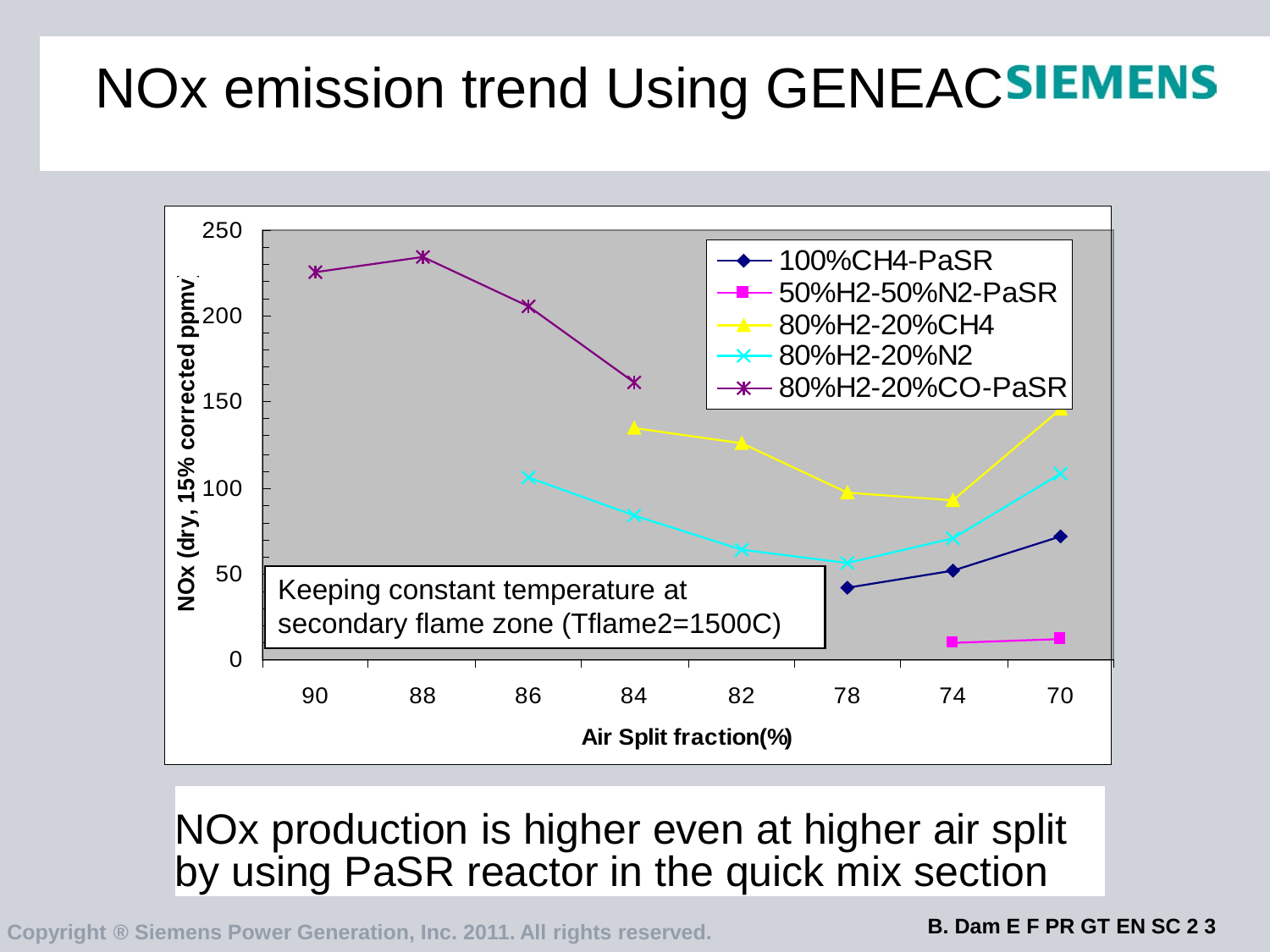# Combustor exit Temperature Trend SIEMENS



Non Physical result, Flame 2 temperature not converged. Number of particles used in the PaSR reactor was too small.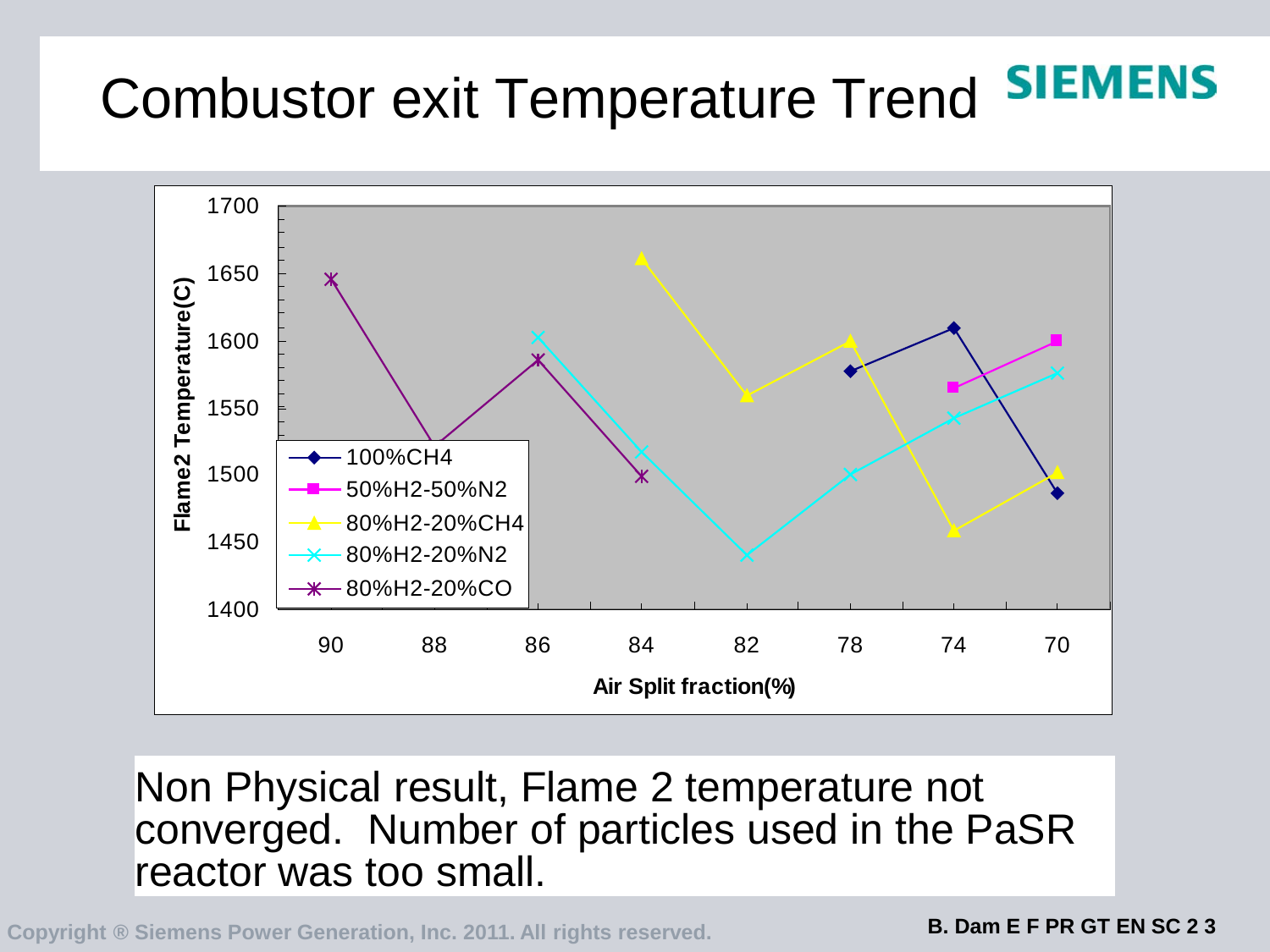# Conclusion



**Aero design looks promising in terms of pressure drop** 

NOx emission is controlled by maintaining Air split fraction

Mixing would be major challenge to ensure the feasibility of the RQL combustor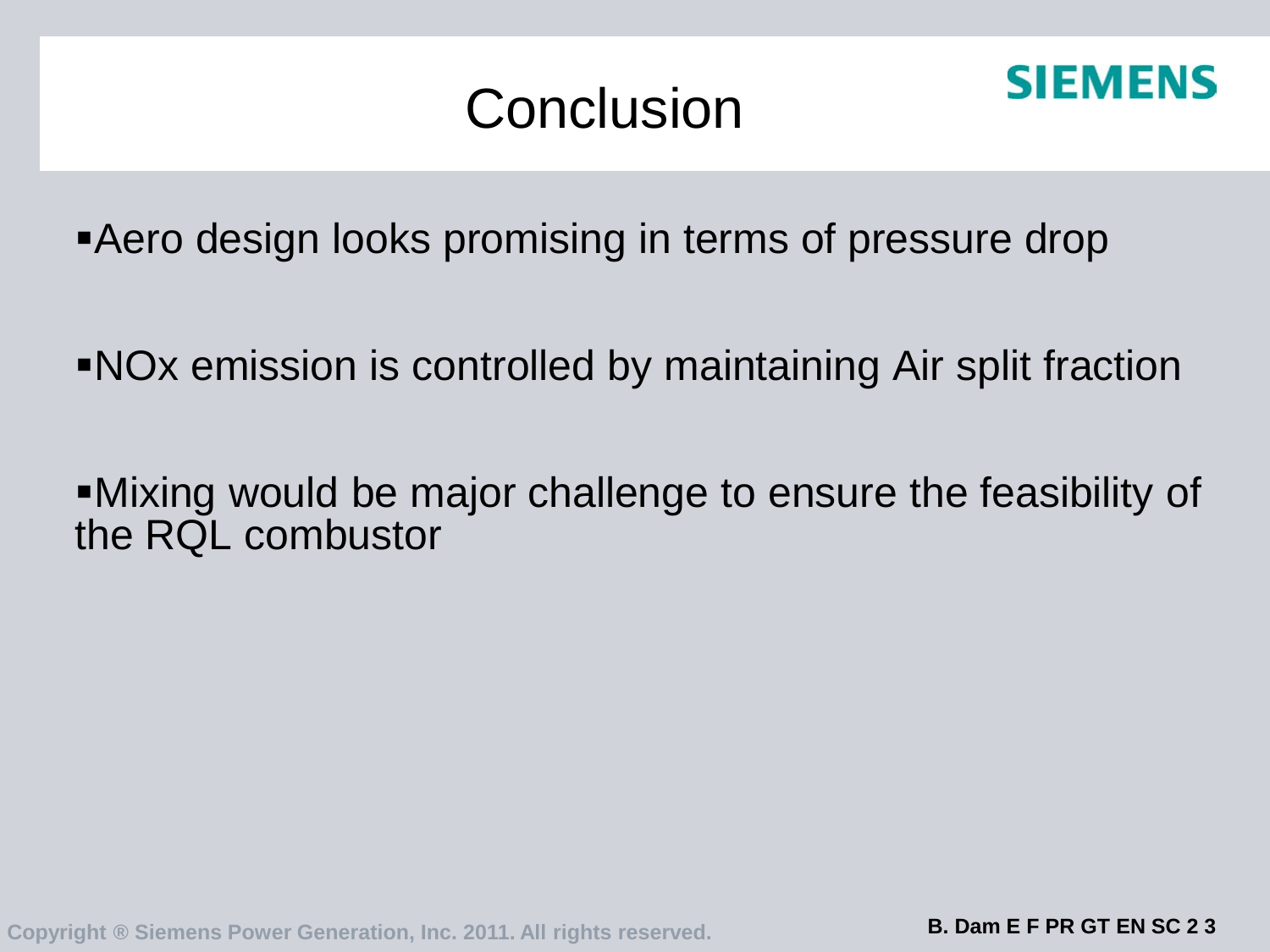### Future work-<br>Optimization of proposed concepts **SIEMENS**

**-CFD modeling of the quick mix zone for better** understanding of the mixing

 Development of more realistic network model for pressure loss calculation

**- Develop a network reactor that can represent** quick mix zone more accurately for predicting better NOx emission.